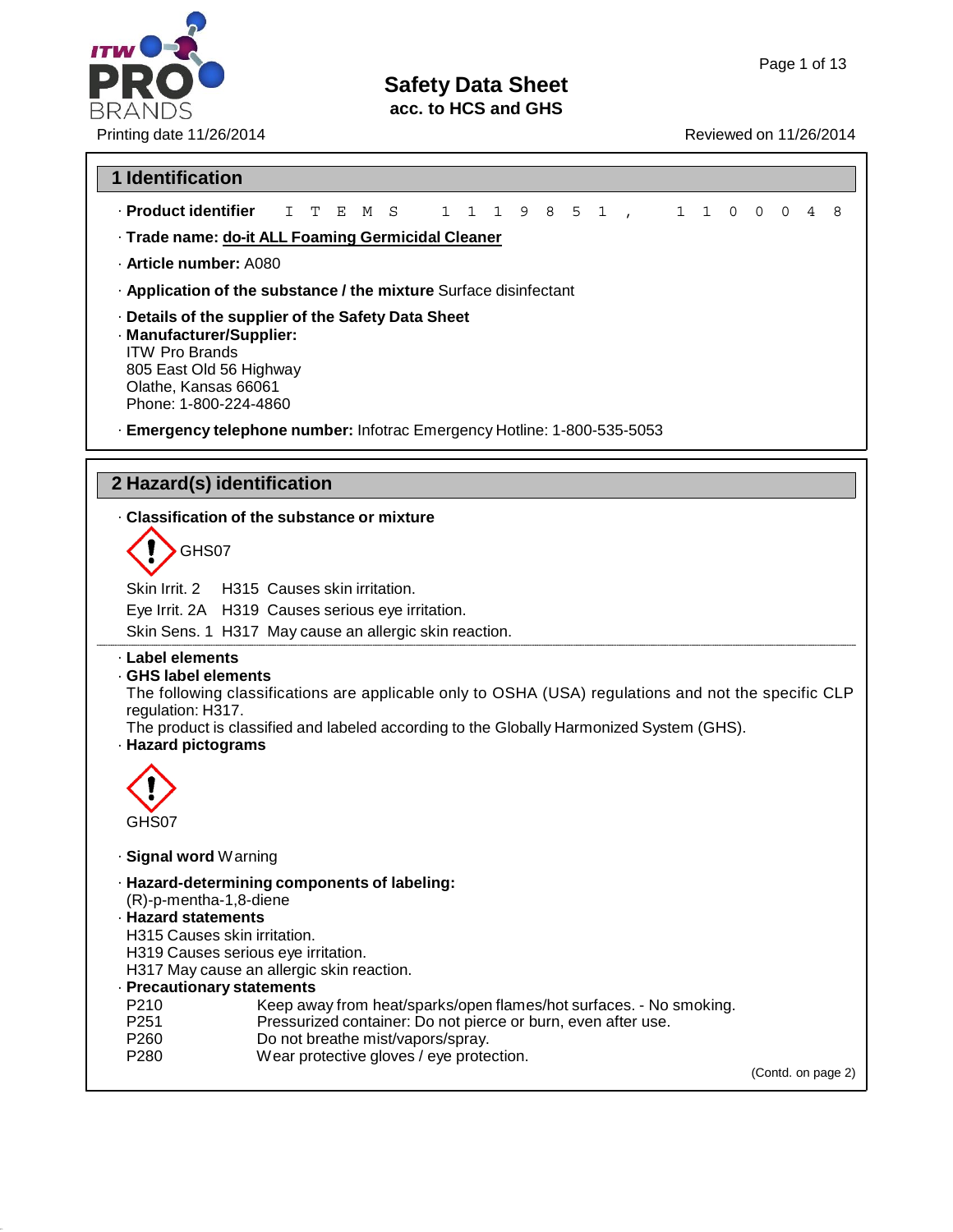Printing date 11/26/2014 Reviewed on 11/26/2014 **Trade name: Germ Away Foaming Germicidal Cleaner** P264 Wash thoroughly after handling. (Contd. of page 1) P303+P361+P353 IF ON SKIN (or hair): Remove/Take off immediately all contaminated clothing. Rinse skin with water/shower. P305+P351+P338 If in eyes: Rinse cautiously with water for several minutes. Remove contact lenses, if present and easy to do. Continue rinsing. P301+P330+P331 If swallowed: Rinse mouth. Do NOT induce vomiting. P410+P412 Protect from sunlight. Do not expose to temperatures exceeding 50 °C/122 °F.<br>P501 Dispose of contents/container in accordance with local/regional/national/inte Dispose of contents/container in accordance with local/regional/national/international regulations. · **Additional information:** Contains (R)-p-mentha-1,8-diene. May produce an allergic reaction. · **Hazard description:** · **WHMIS-symbols:** A - Compressed gas D2B - Toxic material causing other toxic effects · **Classification system:** · **NFPA ratings (scale 0 - 4)**  $Health = 1$  $Fire = 0$  $Reactivity = 1$ · **HMIS-ratings (scale 0 - 4) HEALTH** FIRE  $\overline{11}$  Health = \*1  $\boxed{0}$  Fire = 0  $REACTIVITY 1$  Reactivity = 1 · **Other hazards** · **Results of PBT and vPvB assessment** · **PBT:** Not applicable. · **vPvB:** Not applicable. **3 Composition/information on ingredients** · **Chemical characterization: Mixtures** · **Description:** Mixture of the substances listed below with nonhazardous additions. · **Dangerous components:**

111-76-2 2-butoxyethanol 2.5-10%  $\langle$ .) Acute Tox. 4, H302; Acute Tox. 4, H312; Acute Tox. 4, H332; Skin Irrit. 2, H315; Eye Irrit. 2, H319 Flam. Liq. 4, H227

(Contd. on page 3)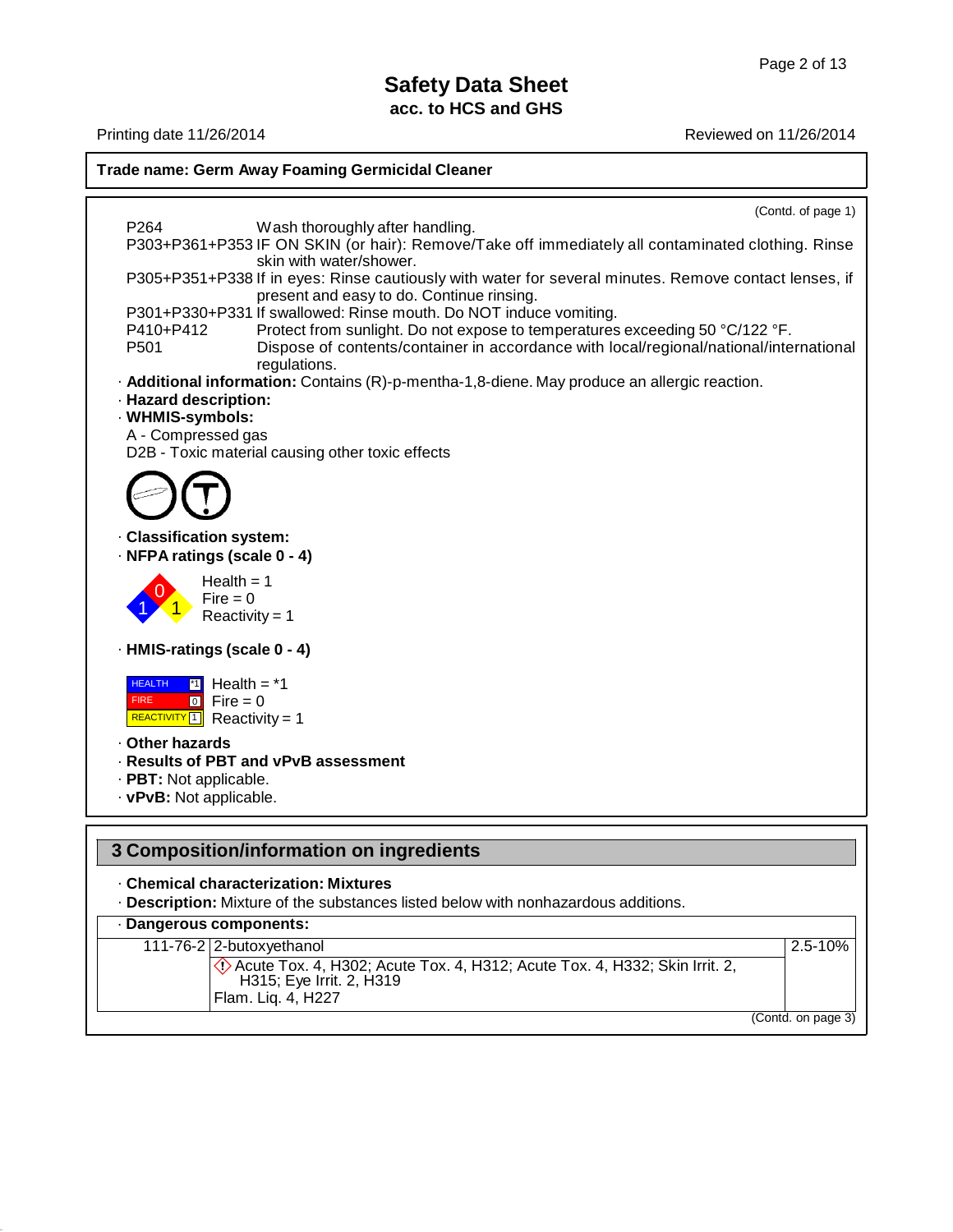Printing date 11/26/2014 **Reviewed on 11/26/2014** 

**Trade name: Germ Away Foaming Germicidal Cleaner**

|                                                                                                                                                                                       | (Contd. of page 2) |
|---------------------------------------------------------------------------------------------------------------------------------------------------------------------------------------|--------------------|
| 68476-86-8 Petroleum gases, liquefied, (Nota K, -R45, R46, <0.1% 1,3-butadiene buta-1,3-<br>diene)                                                                                    | 2.5-10%            |
| <b>Elam. Gas 1, H220</b><br>Press. Gas, H280                                                                                                                                          |                    |
| 67-63-0 propan-2-ol                                                                                                                                                                   | 2.5-10%            |
| <b>Elam.</b> Liq. 2, H225<br>$\langle \cdot \rangle$ Eye Irrit. 2, H319; STOT SE 3, H336                                                                                              |                    |
| 1310-58-3 Potassium hydroxide                                                                                                                                                         | $\leq 2.5\%$       |
| Skin Corr. 1A, H314<br>$\bigotimes$ Acute Tox. 4, H302                                                                                                                                |                    |
| 9016-45-9 4-nonylphenyl-polyethylene glycol                                                                                                                                           | $\leq 2.5\%$       |
| $\Diamond$ Skin Irrit. 2, H315; Eye Irrit. 2A, H319                                                                                                                                   |                    |
| 68391-01-5 Quaternary ammonium compounds, benzyl-C12-18-alkyldimethyl, chlorides<br>Skin Corr. 1B, H314; Eye Dam. 1, H318<br>Aquatic Acute 1, H400<br>$\bigotimes$ Acute Tox. 4, H302 | $\leq 2.5\%$       |
| 68956-79-6 Alkyl(C12-18) dimethyl(ethylbenzyl) ammonium chloride                                                                                                                      | $\leq 2.5\%$       |
| Skin Corr. 1B, H314; Eye Dam. 1, H318<br>♦ Aquatic Acute 1, H400<br>$\bigwedge$ Acute Tox. 4, H302; STOT SE 3, H335                                                                   |                    |
| 5989-27-5 (R)-p-mentha-1,8-diene                                                                                                                                                      | $\leq 2.5\%$       |
| <b>Elam.</b> Liq. 3, H226<br>Aquatic Acute 1, H400; Aquatic Chronic 1, H410<br>Skin Irrit. 2, H315; Skin Sens. 1, H317                                                                |                    |
| 7632-00-0 sodium nitrite                                                                                                                                                              | $≤ 2.5%$           |
| <b>&amp; Ox. Sol. 3, H272</b><br>$\&$ Acute Tox. 3, H301<br>Aquatic Acute 1, H400                                                                                                     |                    |
| · Dangerous Components (Alternative Classifications):                                                                                                                                 |                    |
| 111-76-2 2-butoxyethanol                                                                                                                                                              | 2.5-10%            |
| Acute Tox. 4, H302; Acute Tox. 4, H312; Acute Tox. 4, H332; Skin Irrit. 2,<br>H315; Eye Irrit. 2, H319<br>Flam. Liq. 4, H227                                                          |                    |
| 68476-86-8 Petroleum gases, liquefied, (Nota K, -R45, R46, <0.1% 1,3-butadiene buta-1,3-<br>diene)                                                                                    | $2.5 - 10%$        |
| <b>Elam.</b> Gas 1, H220<br>Press. Gas, H280                                                                                                                                          |                    |
| 67-63-0 propan-2-ol                                                                                                                                                                   | 2.5-10%            |
| <b>Elam.</b> Liq. 2, H225<br>$\lozenge$ Eye Irrit. 2, H319; STOT SE 3, H336                                                                                                           |                    |
| 6381-92-6 edetic acid disodium salt                                                                                                                                                   | $\leq 2.5\%$       |
| 1310-58-3 Potassium hydroxide                                                                                                                                                         | $\leq 2.5\%$       |
| Skin Corr. 1A, H314<br>$\bigotimes$ Acute Tox. 4, H302                                                                                                                                |                    |

(Contd. on page 4)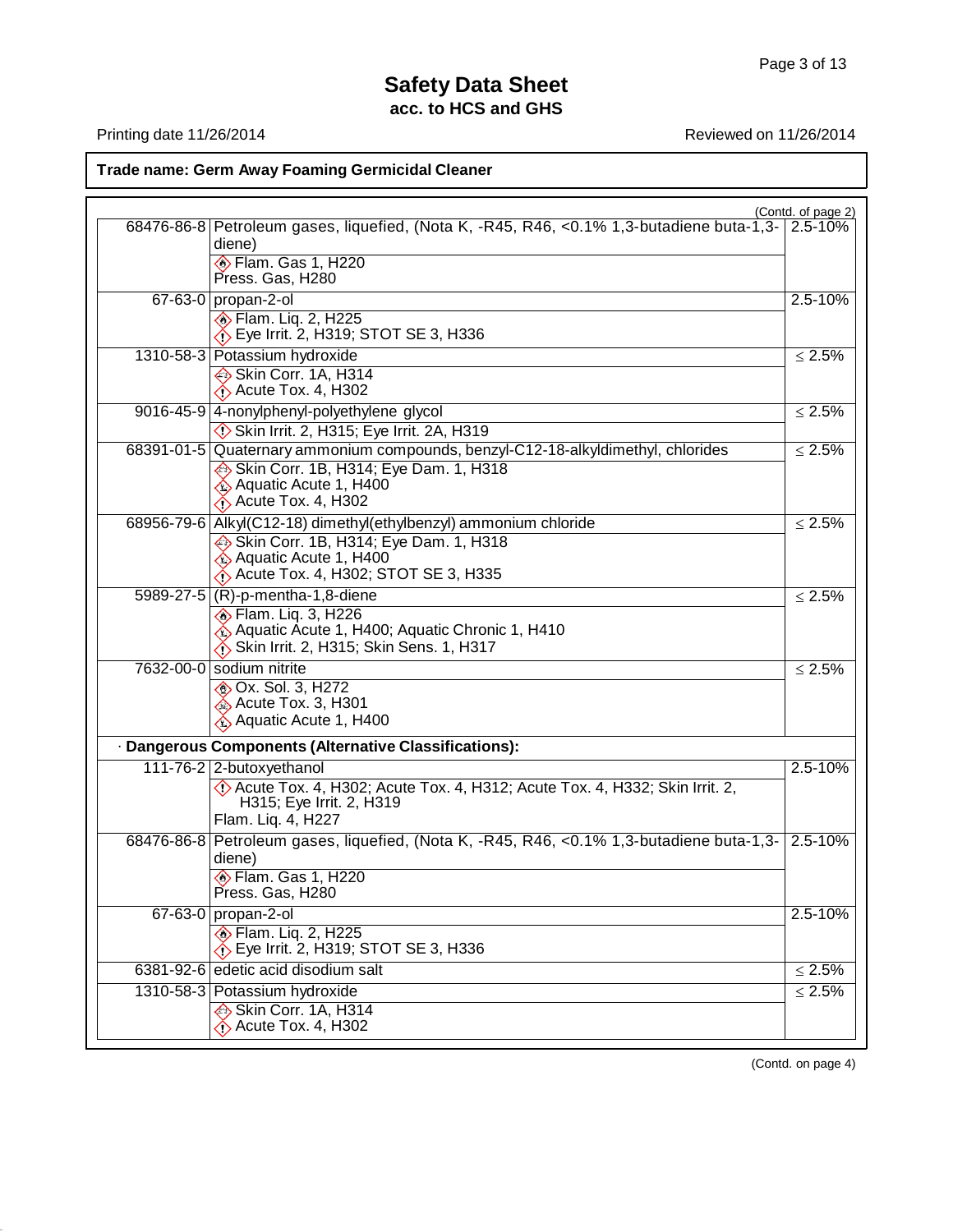Printing date 11/26/2014 Reviewed on 11/26/2014

## **Trade name: Germ Away Foaming Germicidal Cleaner**

(Contd. of page 3)

| <b>4 First-aid measures</b>                                                                                                                                                                                                                                                                                                                                                                                                                                                                                                                                                                                                                                                                                                                                                                                                                                                                                                                                                                                                                                                                                                          |
|--------------------------------------------------------------------------------------------------------------------------------------------------------------------------------------------------------------------------------------------------------------------------------------------------------------------------------------------------------------------------------------------------------------------------------------------------------------------------------------------------------------------------------------------------------------------------------------------------------------------------------------------------------------------------------------------------------------------------------------------------------------------------------------------------------------------------------------------------------------------------------------------------------------------------------------------------------------------------------------------------------------------------------------------------------------------------------------------------------------------------------------|
| · Description of first aid measures<br>. General information: Immediately remove any clothing soiled by the product.<br>. After inhalation: Supply fresh air; consult doctor in case of complaints.<br>· After skin contact:<br>Immediately rinse with water.<br>If skin irritation continues, consult a doctor.<br>- After eye contact:<br>Protect unharmed eye.<br>Remove contact lenses if worn.<br>Rinse opened eye for several minutes under running water. Then consult a doctor.<br>- After swallowing:<br>Unlikely route of exposure.<br>Rinse out mouth and then drink plenty of water.<br>Do not induce vomiting; immediately call for medical help.<br>Most important symptoms and effects, both acute and delayed<br>Coughing<br>Irritant to skin and mucous membranes.<br>Irritant to eyes.<br>En cas d'ingestion, peut provoquer d'irritation gastro-intestinale.<br>. Danger May be harmful in contact with skin.<br>· Indication of any immediate medical attention and special treatment needed<br>Medical supervision for at least 48 hours.<br>Contains (R)-p-mentha-1,8-diene. May produce an allergic reaction. |
| 5 Fire-fighting measures                                                                                                                                                                                                                                                                                                                                                                                                                                                                                                                                                                                                                                                                                                                                                                                                                                                                                                                                                                                                                                                                                                             |
| · Extinguishing media<br>· Suitable extinguishing agents: Use fire fighting measures that suit the environment.<br>· For safety reasons unsuitable extinguishing agents: None.<br>· Special hazards arising from the substance or mixture<br>Formation of toxic gases is possible during heating or in case of fire.<br>Danger of receptacles bursting because of high vapor pressure if heated.<br>· Advice for firefighters                                                                                                                                                                                                                                                                                                                                                                                                                                                                                                                                                                                                                                                                                                        |

· **Protective equipment:** Wear self-contained respiratory protective device. Wear fully protective suit.

# · **Additional information** Cool endangered receptacles with water spray.

# **6 Accidental release measures**

· **Personal precautions, protective equipment and emergency procedures** Particular danger of slipping on leaked/spilled product. For large spills, wear protective clothing. For large spills, use respiratory protective device against the effects of fumes/dust/aerosol. · **Environmental precautions:** No special measures required.

(Contd. on page 5)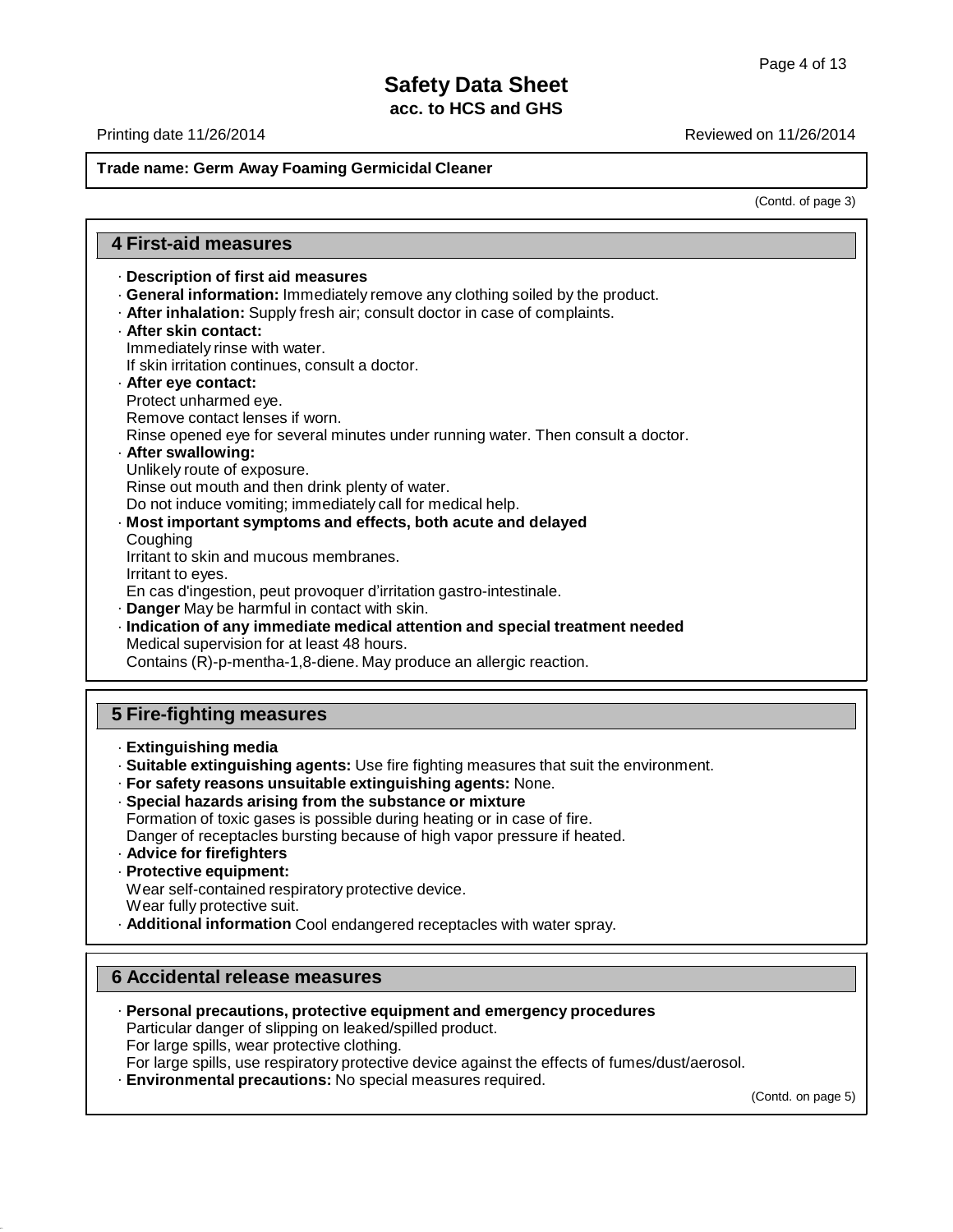Printing date 11/26/2014 Reviewed on 11/26/2014 **Trade name: Germ Away Foaming Germicidal Cleaner** · **Methods and material for containment and cleaning up:** Allow to evaporate. Absorb liquid components with liquid-binding material. Dispose contaminated material as waste according to item 13. Send for recovery or disposal in suitable receptacles. Clean the affected area carefully; suitable cleaners are: Warm water · **Reference to other sections** See Section 7 for information on safe handling. See Section 8 for information on personal protection equipment. See Section 13 for disposal information. (Contd. of page 4) **7 Handling and storage** · **Precautions for safe handling** Pressurized container: Do not pierce or burn, even after use. Avoid splashes or spray in enclosed areas. · **Information about protection against explosions and fires:** Keep respiratory protective device available. Pressurized container: protect from sunlight and do not expose to temperatures exceeding 120 °F / 49 °C, i.e. electric lights. Do not pierce or burn, even after use. Do not spray on a naked flame or any incandescent material. · **Conditions for safe storage, including any incompatibilities** · **Storage:** · **Requirements to be met by storerooms and receptacles:** Store in cool, dry place. Observe official regulations on storing packagings with pressurized containers. · **Information about storage in one common storage facility:** Store away from foodstuffs. · **Further information about storage conditions:** Store in a cool place. Heat will increase pressure and may lead to the receptacle bursting. · **Specific end use(s)** No further relevant information available. **8 Exposure controls/personal protection** · **Additional information about design of technical systems:** No further data; see item 7. · **Control parameters** · **Components with limit values that require monitoring at the workplace: 111-76-2 2-butoxyethanol** PEL (USA) REL (USA) TLV (USA) Long-term value:  $240$  mg/m<sup>3</sup>, 50 ppm Skin Long-term value: 24 mg/m<sup>3</sup>, 5 ppm **Skin** Long-term value: 97 mg/m<sup>3</sup>, 20 ppm BEI (Contd. on page 6)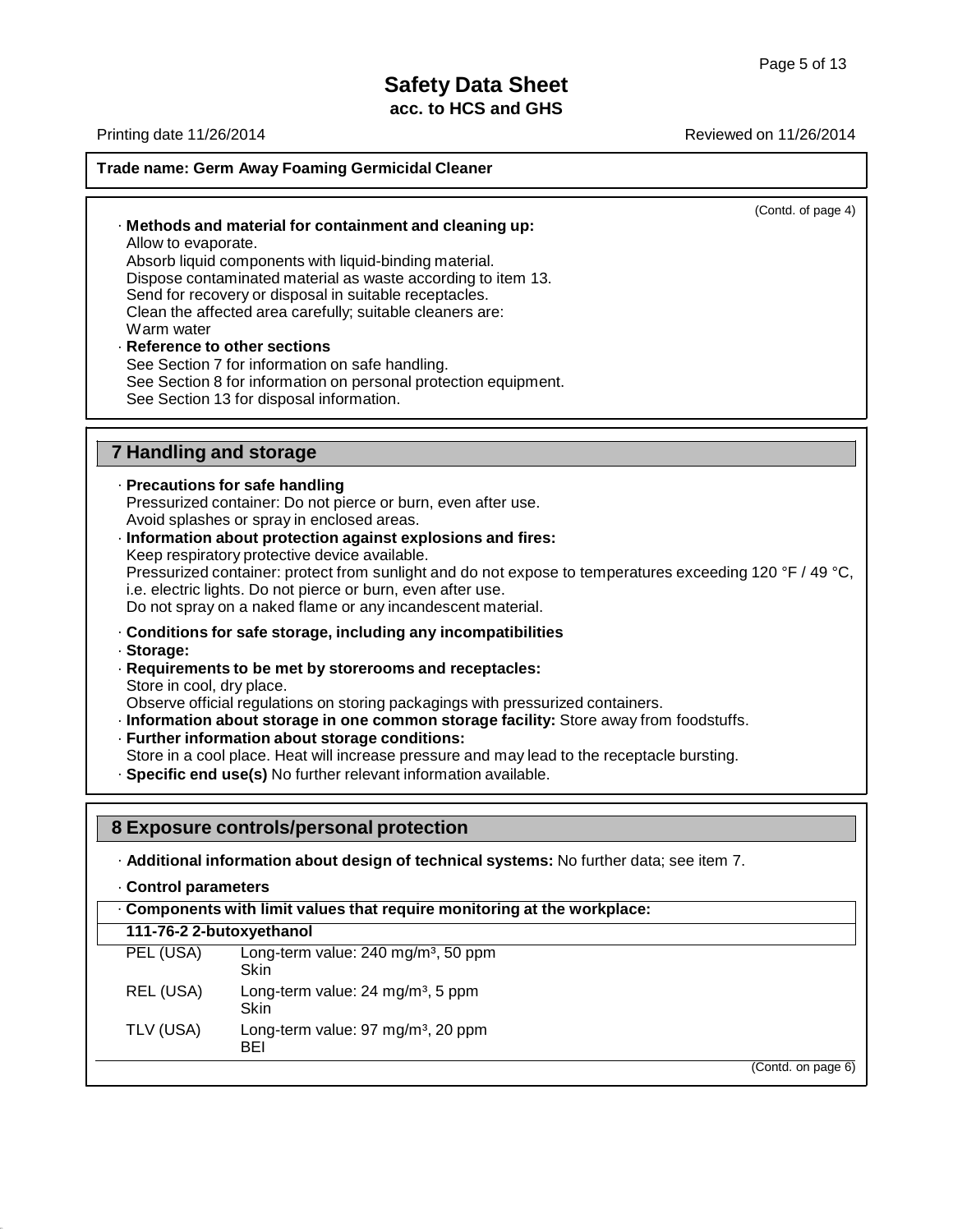**Trade name: Germ Away Foaming Germicidal Cleaner**

Printing date 11/26/2014 **Reviewed on 11/26/2014** 

|                              |                                                                                                                                             | (Contd. of page 5) |
|------------------------------|---------------------------------------------------------------------------------------------------------------------------------------------|--------------------|
| EL (Canada)                  | Long-term value: 20 ppm                                                                                                                     |                    |
| EV (Canada)                  | Long-term value: 20 ppm<br><b>Skin</b>                                                                                                      |                    |
|                              | LMPE (Mexico) Long-term value: 20 ppm<br>A3, IBE                                                                                            |                    |
| 67-63-0 propan-2-ol          |                                                                                                                                             |                    |
| PEL (USA)                    | Long-term value: 980 mg/m <sup>3</sup> , 400 ppm                                                                                            |                    |
| REL (USA)                    | Short-term value: 1225 mg/m <sup>3</sup> , 500 ppm<br>Long-term value: 980 mg/m <sup>3</sup> , 400 ppm                                      |                    |
| TLV (USA)                    | Short-term value: 984 mg/m <sup>3</sup> , 400 ppm<br>Long-term value: 492 mg/m <sup>3</sup> , 200 ppm<br><b>BEI</b>                         |                    |
| EL (Canada)                  | Short-term value: 400 ppm<br>Long-term value: 200 ppm                                                                                       |                    |
| EV (Canada)                  | Short-term value: 400 ppm<br>Long-term value: 200 ppm                                                                                       |                    |
| LMPE (Mexico)                | Short-term value: 400 ppm<br>Long-term value: 200 ppm<br>A4, IBE                                                                            |                    |
|                              | 1310-58-3 Potassium hydroxide                                                                                                               |                    |
| <b>REL (USA)</b>             | Ceiling limit value: 2 mg/m <sup>3</sup>                                                                                                    |                    |
| TLV (USA)                    | Ceiling limit value: 2 mg/m <sup>3</sup>                                                                                                    |                    |
| EL (Canada)                  | Ceiling limit value: 2 mg/m <sup>3</sup>                                                                                                    |                    |
| EV (Canada)                  | Ceiling limit value: 2 mg/m <sup>3</sup>                                                                                                    |                    |
|                              | LMPE (Mexico) Ceiling limit value: 2 mg/m <sup>3</sup>                                                                                      |                    |
|                              | · Ingredients with biological limit values:                                                                                                 |                    |
| 111-76-2 2-butoxyethanol     |                                                                                                                                             |                    |
|                              | BEI (USA) 200 mg/g creatinine                                                                                                               |                    |
|                              | Medium: urine                                                                                                                               |                    |
|                              | Time: end of shift<br>Parameter: Butoxyacetic acid with hydrolysis                                                                          |                    |
| 67-63-0 propan-2-ol          |                                                                                                                                             |                    |
| BEI (USA) $ 40 \text{ mg/L}$ |                                                                                                                                             |                    |
|                              | Medium: urine                                                                                                                               |                    |
|                              | Time: end of shift at end of workweek                                                                                                       |                    |
|                              | Parameter: Acetone (background, nonspecific)<br>. Additional information: The lists that were valid during the creation were used as basis. |                    |
|                              |                                                                                                                                             |                    |
| · Exposure controls          | · Personal protective equipment:                                                                                                            |                    |
|                              | · General protective and hygienic measures:                                                                                                 |                    |
|                              | The usual precautionary measures for handling chemicals should be followed.                                                                 |                    |
|                              | Keep away from foodstuffs, beverages and feed.                                                                                              |                    |
|                              | Immediately remove all soiled and contaminated clothing.<br>Wash hands before breaks and at the end of work.                                |                    |
|                              |                                                                                                                                             | (Contd. on page 7) |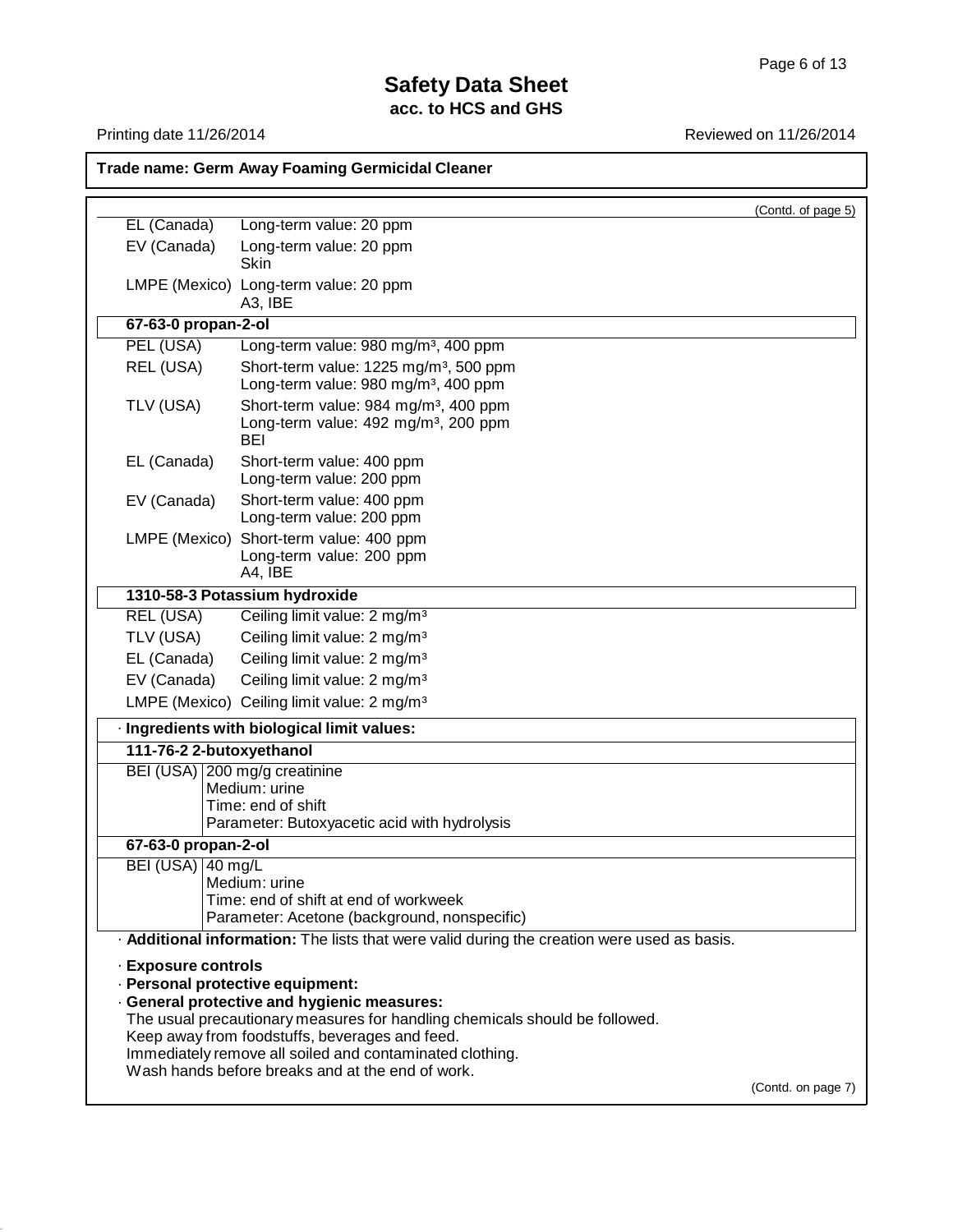Printing date 11/26/2014 Reviewed on 11/26/2014

## **Trade name: Germ Away Foaming Germicidal Cleaner**

(Contd. of page 6)

(Contd. on page 8)

Avoid contact with the eyes and skin.

#### · **Breathing equipment:**

Not required under normal conditions of use.

Use suitable respiratory protective device when high concentrations are present.

· **Protection of hands:**



Protective gloves

The glove material has to be impermeable and resistant to the product/ the substance/ the preparation. Selection of the glove material on consideration of the penetration times, rates of diffusion and the degradation

· **Material of gloves**

The selection of the suitable gloves does not only depend on the material, but also on further marks of quality and varies from manufacturer to manufacturer. As the product is a preparation of several substances, the resistance of the glove material can not be calculated in advance and has therefore to be checked prior to the application.

#### · **Penetration time of glove material**

The exact break through time has to be found out by the manufacturer of the protective gloves and has to be observed.

· **Eye protection:**



Safety glasses

#### · **Body protection:**

Not required under normal conditions of use. Protection may be required for spills.

· **Limitation and supervision of exposure into the environment** No further relevant information available.

## **9 Physical and chemical properties**

- · **Information on basic physical and chemical properties**
- · **General Information**

| · Appearance:                                                                                             |                                                            |
|-----------------------------------------------------------------------------------------------------------|------------------------------------------------------------|
| Form:                                                                                                     | Aerosol                                                    |
| Color:                                                                                                    | Colorless                                                  |
| · Odor:                                                                                                   | Citrus.                                                    |
| . Odor threshold:                                                                                         | Not determined.                                            |
| · pH-value:                                                                                               | Not applicable.                                            |
| $\cdot$ Change in condition<br><b>Melting point/Melting range:</b><br><b>Boiling point/Boiling range:</b> | Not applicable, as aerosol.<br>Not applicable, as aerosol. |
| · Flash point:                                                                                            | Not applicable, as aerosol.                                |
| · Flammability (solid, gaseous):                                                                          | Not applicable.                                            |
|                                                                                                           |                                                            |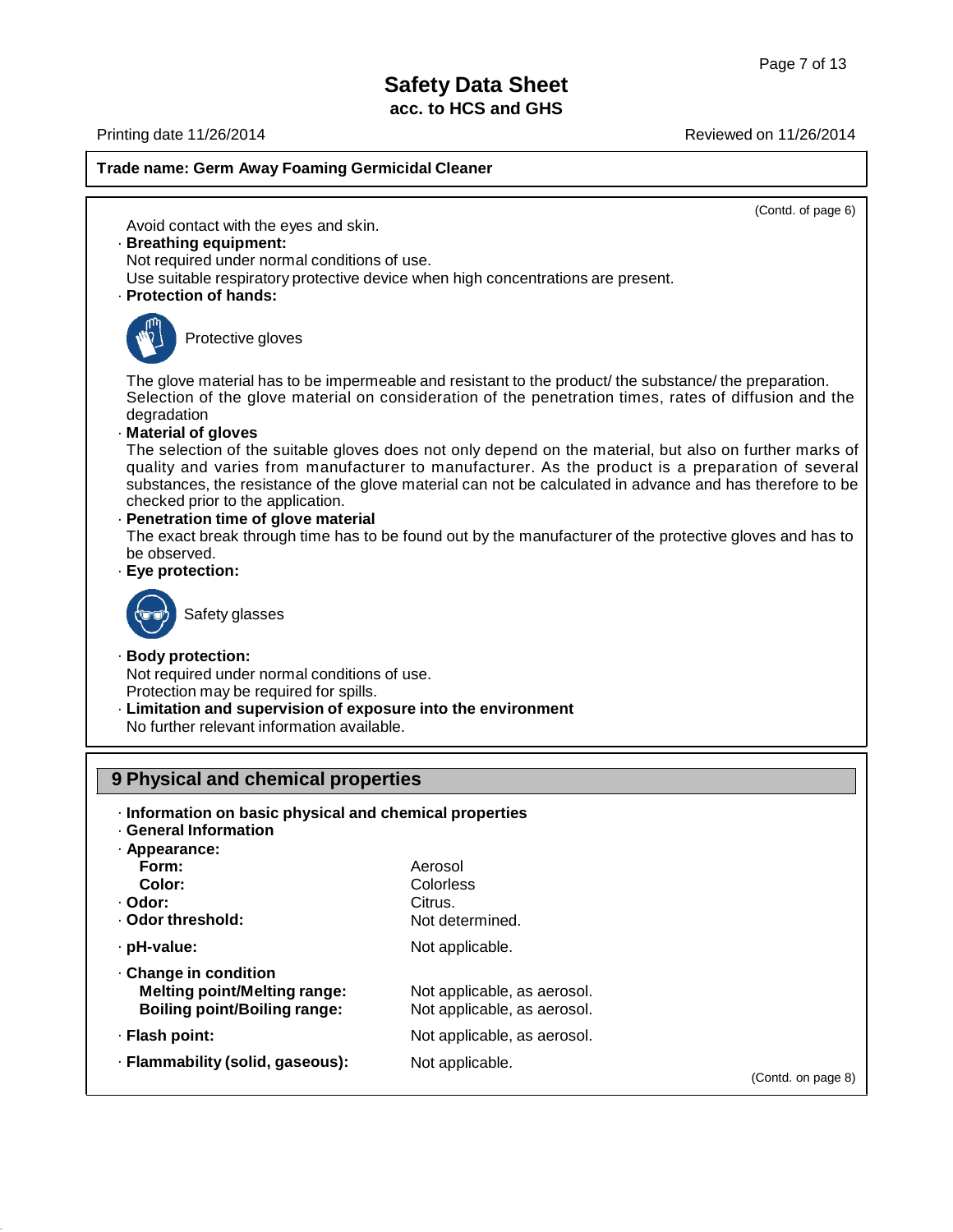Printing date 11/26/2014 Reviewed on 11/26/2014

| <b>Trade name: Germ Away Foaming Germicidal Cleaner</b>                                   |                                                                                  |                    |
|-------------------------------------------------------------------------------------------|----------------------------------------------------------------------------------|--------------------|
|                                                                                           |                                                                                  | (Contd. of page 7) |
| · Auto-ignition temperature:                                                              | Not determined.                                                                  |                    |
| · Decomposition temperature:                                                              | Not determined.                                                                  |                    |
| · Auto igniting:                                                                          | Product is not self-igniting.                                                    |                    |
| · Danger of explosion:                                                                    | Not determined.                                                                  |                    |
| · Explosion limits:<br>Lower:<br>Upper:                                                   | Not determined.<br>Not determined.                                               |                    |
| · Vapor pressure:                                                                         | Not determined.                                                                  |                    |
| · Density:<br><b>Relative density</b><br><b>Vapour density</b><br><b>Evaporation rate</b> | Not determined.<br>Not determined.<br>Not applicable.                            |                    |
| · Solubility in / Miscibility with<br>Water:                                              | Fully miscible.                                                                  |                    |
| · Partition coefficient (n-octanol/water): Not determined.                                |                                                                                  |                    |
| · Viscosity:<br>Dynamic:<br>Kinematic:<br>Other information                               | Not determined.<br>Not determined.<br>No further relevant information available. |                    |
| <b>10 Stability and reactivity</b><br>· Reactivity                                        |                                                                                  |                    |

- · **Chemical stability**
- · **Thermal decomposition / conditions to be avoided:**

Danger of receptacles bursting because of high vapor pressure if heated.

· **Possibility of hazardous reactions** Can form explosive mixtures in air if heated above flash point and/or when sprayed or atomized. Strong exothermic reaction with acids. Corrodes aluminium. Toxic fumes may be released if heated above the decomposition point. · **Conditions to avoid** Avoid acids. · **Incompatible materials:** No further relevant information available. · **Hazardous decomposition products:** Possible in traces.

(Contd. on page 9)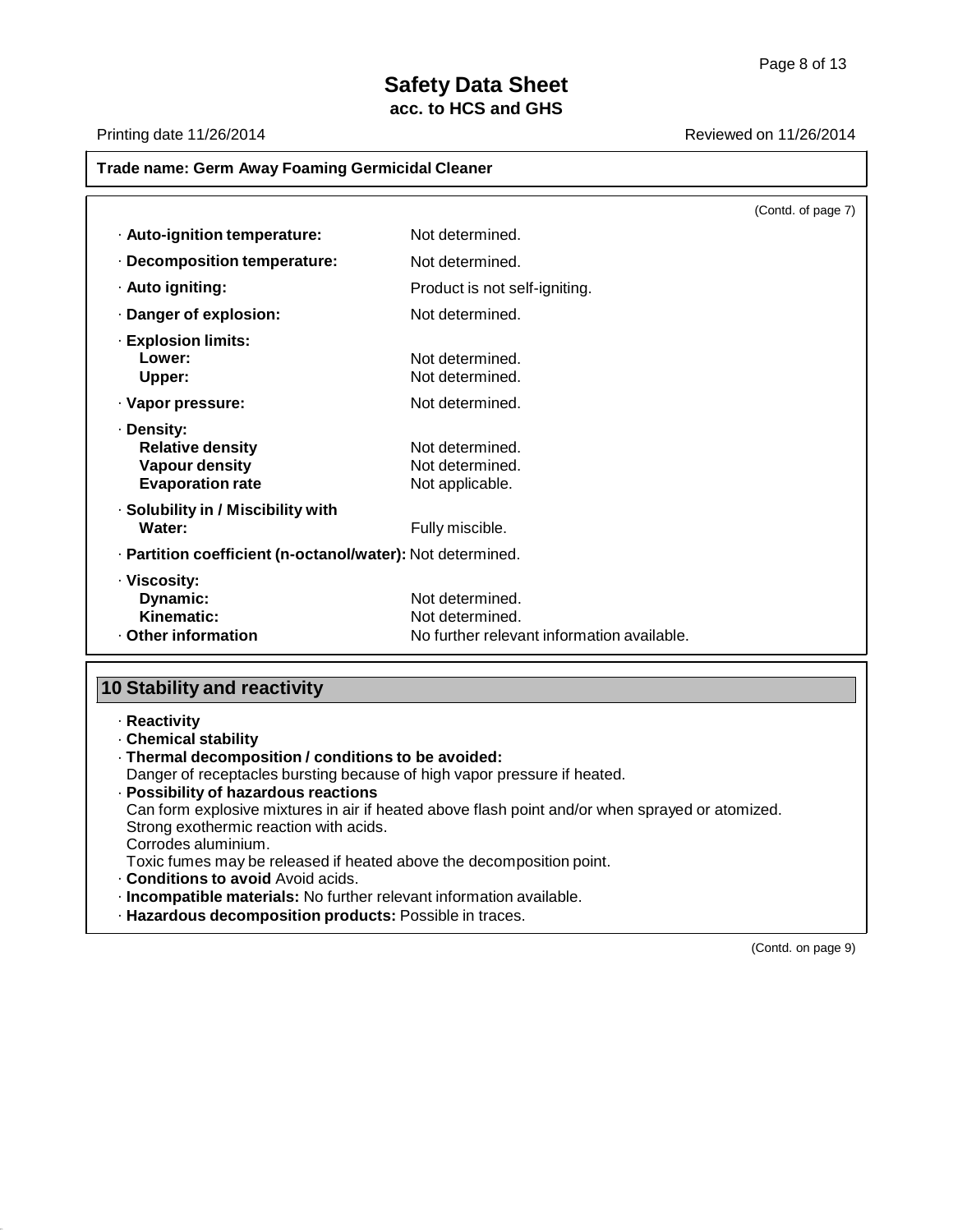Printing date 11/26/2014 Reviewed on 11/26/2014

## **Trade name: Germ Away Foaming Germicidal Cleaner**

(Contd. of page 8)

## **11 Toxicological information**

· **Information on toxicological effects**

#### · **Acute toxicity:**

· **LD/LC50 values that are relevant for classification:**

**1310-58-3 Potassium hydroxide**

Oral LD50 273 mg/kg (rat)

**5989-27-5 (R)-p-mentha-1,8-diene**

Oral LD50 4400 mg/kg (rat)

#### · **Primary irritant effect:**

- · **on the skin:** Irritant to skin and mucous membranes.
- · **on the eye:** Slight irritant effect on eyes.
- · **Sensitization:** Sensitizing effect by skin contact is possible with prolonged exposure.
- · **Additional toxicological information:**

The product shows the following dangers according to internally approved calculation methods for preparations:

**Irritant** 

Swallowing will lead to a strong caustic effect on mouth and throat and to the danger of perforation of esophagus and stomach.

- · **Carcinogenic categories**
- · **NTP (National Toxicology Program)**

None of the ingredients is listed.

#### · **OSHA-Ca (Occupational Safety & Health Administration)**

None of the ingredients is listed.

· **Repeated Dose Toxicity:** Repeated exposures may result in skin and/or respiratory sensitivity.

## **12 Ecological information**

· **Toxicity**

- · **Aquatic toxicity:** No further relevant information available.
- · **Persistence and degradability** No further relevant information available.
- · **Bioaccumulative potential** No further relevant information available.
- · **Mobility in soil** No further relevant information available.
- · **Ecotoxical effects:**
- · **Remark:** Harmful to fish
- · **Additional ecological information:**
- · **General notes:**

Do not allow undiluted product or large quantities of it to reach ground water, water course or sewage system.

- Harmful to aquatic organisms
- · **Results of PBT and vPvB assessment**
- · **PBT:** Not applicable.
- · **vPvB:** Not applicable.

(Contd. on page 10)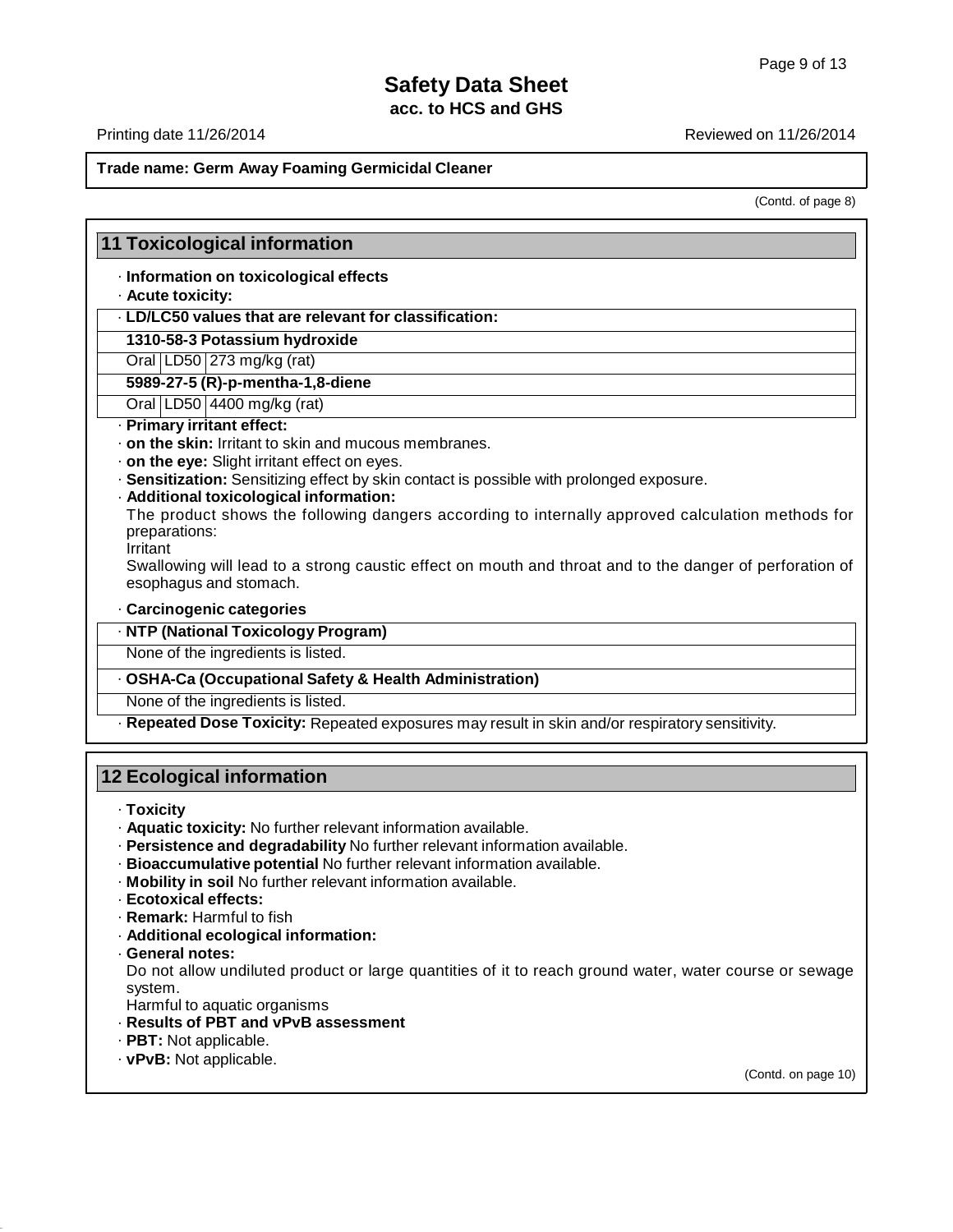Printing date 11/26/2014 Reviewed on 11/26/2014

#### **Trade name: Germ Away Foaming Germicidal Cleaner**

(Contd. of page 9)

· **Other adverse effects** No further relevant information available.

#### **13 Disposal considerations**

#### · **Waste treatment methods**

· **Recommendation:**

Can be disposed of with household garbage with prior chemical-physical or biological treatment following consultation with the waste disposal facility operator and the pertinent authorities and adhering to the necessary technical regulations.

Small amounts may be diluted with plenty of water and washed away. Dispose of bigger amounts in accordance with Local Authority requirements.

The user of this material has the responsibility to dispose of unused material, residues and containers in compliance with all relevant local, state and federal laws and regulations regarding treatment, storage and disposal for hazardous and nonhazardous wastes. Residual materials should be treated as hazardous.

#### · **Uncleaned packagings:**

· **Recommendation:** Disposal must be made according to official regulations.

| <b>14 Transport information</b>                                                                                                                  |                                                                                                         |                     |
|--------------------------------------------------------------------------------------------------------------------------------------------------|---------------------------------------------------------------------------------------------------------|---------------------|
| · UN-Number<br>· DOT, ADR, IMDG, IATA<br>· UN proper shipping name<br>$\cdot$ DOT<br>$·$ ADR<br>· IMDG<br>· IATA<br>· Transport hazard class(es) | <b>UN1950</b><br>Aerosols, non-flammable<br>1950 AEROSOLS<br><b>AEROSOLS</b><br>AEROSOLS, non-flammable |                     |
| $\cdot$ DOT                                                                                                                                      |                                                                                                         |                     |
| · Class<br>· Label                                                                                                                               | 2.2<br>2.2                                                                                              |                     |
| $·$ ADR                                                                                                                                          |                                                                                                         |                     |
| · Class<br>· Label                                                                                                                               | 2 5A Gases<br>2.2                                                                                       | (Contd. on page 11) |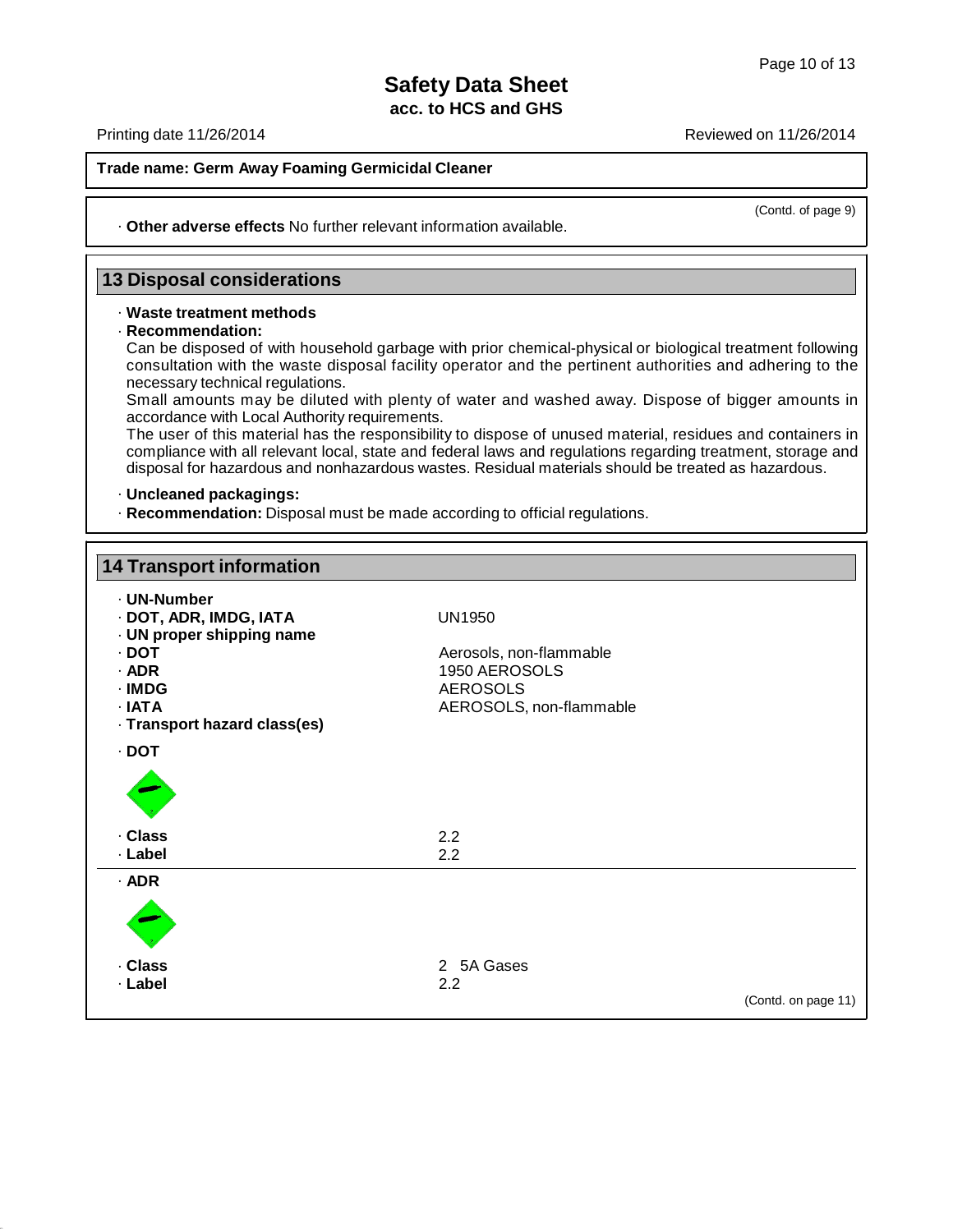Printing date 11/26/2014 **Reviewed on 11/26/2014** 

| <b>Trade name: Germ Away Foaming Germicidal Cleaner</b> |                                    |                     |
|---------------------------------------------------------|------------------------------------|---------------------|
|                                                         |                                    | (Contd. of page 10) |
| · IMDG, IATA                                            |                                    |                     |
|                                                         |                                    |                     |
| · Class                                                 | 2.2                                |                     |
| · Label                                                 | 2.2                                |                     |
| · Packing group                                         |                                    |                     |
| · DOT, ADR, IMDG, IATA                                  | Not Regulated                      |                     |
| · Environmental hazards:                                | No                                 |                     |
| · Marine pollutant:<br>· Special precautions for user   | Warning: Gases                     |                     |
| · Danger code (Kemler):                                 |                                    |                     |
| · EMS Number:                                           | $F-D, S-U$                         |                     |
| - Transport in bulk according to Annex II of            |                                    |                     |
| MARPOL73/78 and the IBC Code                            | Not applicable.                    |                     |
| · Transport/Additional information:                     |                                    |                     |
| $·$ ADR                                                 |                                    |                     |
| · Excepted quantities (EQ)                              | Code: E0                           |                     |
|                                                         | Not permitted as Excepted Quantity |                     |
| · IMDG                                                  |                                    |                     |
| · Limited quantities (LQ)                               | 1 <sub>L</sub>                     |                     |
| · Excepted quantities (EQ)                              | Code: E0                           |                     |
|                                                         | Not permitted as Excepted Quantity |                     |
| · UN "Model Regulation":                                | UN1950, Aerosols, 2.2              |                     |

# **15 Regulatory information**

· **Safety, health and environmental regulations/legislation specific for the substance or mixture** · **SARA**

| · Section 355 (extremely hazardous substances):               |                     |
|---------------------------------------------------------------|---------------------|
| None of the ingredients is listed.                            |                     |
| · Section 313 (Specific toxic chemical listings):             |                     |
| 111-76-2 2-butoxyethanol                                      |                     |
| 67-63-0 propan-2-ol                                           |                     |
| · TSCA (Toxic Substances Control Act):                        |                     |
| All ingredients are listed.                                   |                     |
| · Proposition 65 (California)                                 |                     |
| . Chemicals known to cause cancer:                            |                     |
| None of the ingredients are listed.                           |                     |
| . Chemicals known to cause reproductive toxicity for females: |                     |
| None of the ingredients are listed.                           |                     |
|                                                               | (Contd. on page 12) |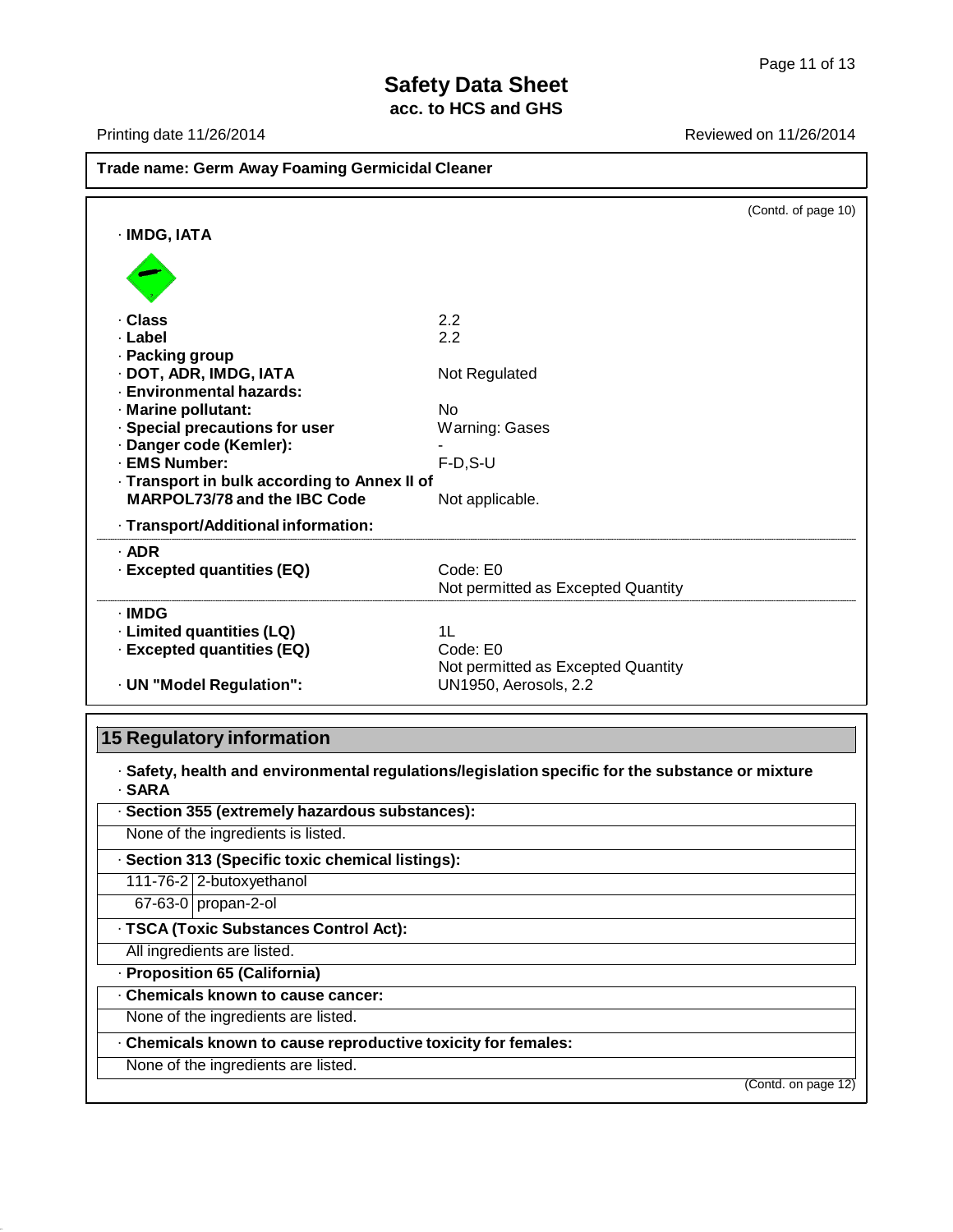Printing date 11/26/2014 **Reviewed on 11/26/2014** 

**Trade name: Germ Away Foaming Germicidal Cleaner**

|                                                                                                                                                                                                                                                                                                                                                                                                                                                                                                                                      | (Contd. of page 11) |
|--------------------------------------------------------------------------------------------------------------------------------------------------------------------------------------------------------------------------------------------------------------------------------------------------------------------------------------------------------------------------------------------------------------------------------------------------------------------------------------------------------------------------------------|---------------------|
| . Chemicals known to cause reproductive toxicity for males:                                                                                                                                                                                                                                                                                                                                                                                                                                                                          |                     |
| None of the ingredients is listed.                                                                                                                                                                                                                                                                                                                                                                                                                                                                                                   |                     |
| Chemicals known to cause developmental toxicity:                                                                                                                                                                                                                                                                                                                                                                                                                                                                                     |                     |
| None of the ingredients is listed.                                                                                                                                                                                                                                                                                                                                                                                                                                                                                                   |                     |
| · Carcinogenic categories                                                                                                                                                                                                                                                                                                                                                                                                                                                                                                            |                     |
| · EPA (Environmental Protection Agency)                                                                                                                                                                                                                                                                                                                                                                                                                                                                                              |                     |
| 111-76-2 2-butoxyethanol                                                                                                                                                                                                                                                                                                                                                                                                                                                                                                             | <b>NL</b>           |
| · Federal Insecticide, Fungicide, and Rodenticide Act (FIFRA)<br>EPA Product Registration: 44446-23.<br>This chemical is a pesticide product registered by the Environmental Protection Agency and is subject to<br>certain labeling requirements under federal pesticide law. These requirements differ from the<br>classification criteria and hazard information required for safety data sheets, and for workplace labels of<br>non-pesticide chemicals. Following is the hazard information as required on the pesticide label: |                     |
| · IARC (International Agency for Research on Cancer)                                                                                                                                                                                                                                                                                                                                                                                                                                                                                 |                     |
| 111-76-2 2-butoxyethanol                                                                                                                                                                                                                                                                                                                                                                                                                                                                                                             | 3                   |
| 67-63-0 propan-2-ol                                                                                                                                                                                                                                                                                                                                                                                                                                                                                                                  | 3                   |
| 5989-27-5 (R)-p-mentha-1,8-diene                                                                                                                                                                                                                                                                                                                                                                                                                                                                                                     | 3                   |
| · TLV (Threshold Limit Value established by ACGIH)                                                                                                                                                                                                                                                                                                                                                                                                                                                                                   |                     |
| 111-76-2 2-butoxyethanol                                                                                                                                                                                                                                                                                                                                                                                                                                                                                                             | $\overline{A3}$     |
| 67-63-0 propan-2-ol                                                                                                                                                                                                                                                                                                                                                                                                                                                                                                                  | A <sub>4</sub>      |
| · NIOSH-Ca (National Institute for Occupational Safety and Health)                                                                                                                                                                                                                                                                                                                                                                                                                                                                   |                     |
| None of the ingredients is listed.                                                                                                                                                                                                                                                                                                                                                                                                                                                                                                   |                     |
| · State Right to Know Listings                                                                                                                                                                                                                                                                                                                                                                                                                                                                                                       |                     |
| None of the ingredients is listed.                                                                                                                                                                                                                                                                                                                                                                                                                                                                                                   |                     |
| · Canadian substance listings:                                                                                                                                                                                                                                                                                                                                                                                                                                                                                                       |                     |
| · Canadian Domestic Substances List (DSL)                                                                                                                                                                                                                                                                                                                                                                                                                                                                                            |                     |
| All ingredients are listed.                                                                                                                                                                                                                                                                                                                                                                                                                                                                                                          |                     |
| · Canadian Ingredient Disclosure list (limit 0.1%)                                                                                                                                                                                                                                                                                                                                                                                                                                                                                   |                     |
| None of the ingredients is listed.                                                                                                                                                                                                                                                                                                                                                                                                                                                                                                   |                     |
| · Canadian Ingredient Disclosure list (limit 1%)                                                                                                                                                                                                                                                                                                                                                                                                                                                                                     |                     |
| 111-76-2 2-butoxyethanol                                                                                                                                                                                                                                                                                                                                                                                                                                                                                                             |                     |
| 67-63-0 propan-2-ol                                                                                                                                                                                                                                                                                                                                                                                                                                                                                                                  |                     |
| 1310-58-3 Potassium hydroxide                                                                                                                                                                                                                                                                                                                                                                                                                                                                                                        |                     |
| Other regulations, limitations and prohibitive regulations<br>This product has been classified in accordance with hazard criteria of the Controlled Products Regulations<br>and the SDS contains all the information required by the Controlled Products Regulations.<br>- Chemical safety assessment: A Chemical Safety Assessment has not been carried out.                                                                                                                                                                        |                     |

(Contd. on page 13)